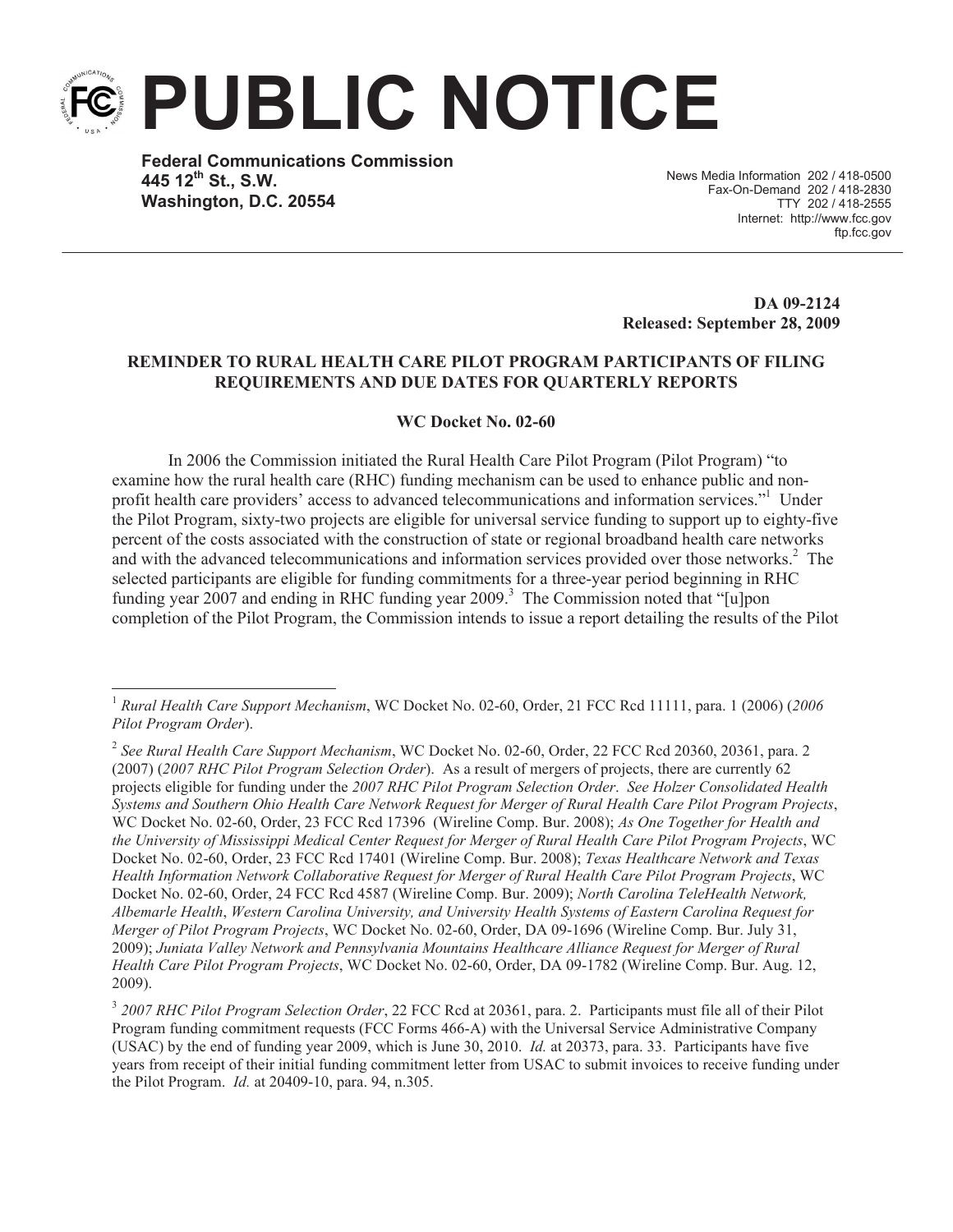Program and the status of the RHC support mechanism generally, and to recommend any changes necessary to improve [the] existing RHC support mechanism."<sup>4</sup>

Pilot Program participants are required to file quarterly reports for a 72-month period commencing July 30, 2008.<sup>5</sup> The next quarterly report is due on October 30, 2009, and it must include responsive data through September 30, 2009. The information in the quarterly reports will inform the Commission of the cost-effectiveness and efficacy of the different state and regional networks funded by the Pilot Program and of whether support is being used in a manner consistent with section 254 of the Communications Act of 1934, as amended (the Act), and the Commission's rules and orders.<sup>6</sup> The Commission also intends to use this information in any subsequent proceedings to reform the existing RHC support mechanism.<sup>7</sup>

The quarterly reports must contain all the data listed in Appendix D of the *2007 RHC Pilot Program Selection Order*. <sup>8</sup> We remind Pilot Program participants that the data requirements listed in Appendix D are mandatory and that a complete response is required for each component of each question. Based on a sample review of quarterly reports that have been filed to date, we remind participants that particular attention should be made to completing the following information:

*Data Item No. 2 - Identify all health care facilities included in the network*. Participants are required to provide complete responses as to whether each institution participating in the proposed network is: (i) public or non-public, (ii) not-for-profit or for-profit; (iii) an eligible health care provider or ineligible health-care provider (with an explanation of why the health care facility is eligible under section 254 of the Act and the Commission's rules, or a description of the type of ineligible health care provider entity). $\frac{9}{2}$ 

*Data Item No. 3 - Network Narrative*. Participants must divide their responses into five distinct sections labeled (a) through (e) as set forth in paragraph 3 of Appendix D of the *2007 RHC Pilot Program Selection Order*. <sup>10</sup> Where applicable, participants should clearly identify the transmission speeds for health care provider sites. $^{11}$ 

*Data Item No. 5 - Recurring and Non-Recurring Costs*. Participants are required to disclose budgeted costs and, when applicable, the actual costs incurred for the applicable quarter and the funding year to-date. Participants should provide a response to each of the seven expense categories listed in paragraph 5 of Appendix D of the *2007 RHC Pilot Program Selection Order*. 12

<sup>4</sup> *2006 Pilot Program Order*, 21 FCC Rcd at 11113, para. 9.

<sup>5</sup> *2007 RHC Pilot Program Selection Order*, 22 FCC Rcd at 20424, para. 127.

<sup>6</sup> *Id.* at 20423-24, para. 126.

<sup>7</sup> *See id*; *2006 Pilot Program Order*, 21 FCC Rcd at 11114, para. 9.

<sup>8</sup> *2007 RHC Pilot Program Selection Order,* 22 FCC Rcd at 20423-24, para. 126.

<sup>&</sup>lt;sup>9</sup> *Id.* at 20432-34, Appendix D, para. 2(b).

<sup>10</sup> *Id.* at Appendix D, para. 3.

 $11$  *Id.* at Appendix D, para. 3(b).

<sup>12</sup> *Id.* at Appendix D, para. 5.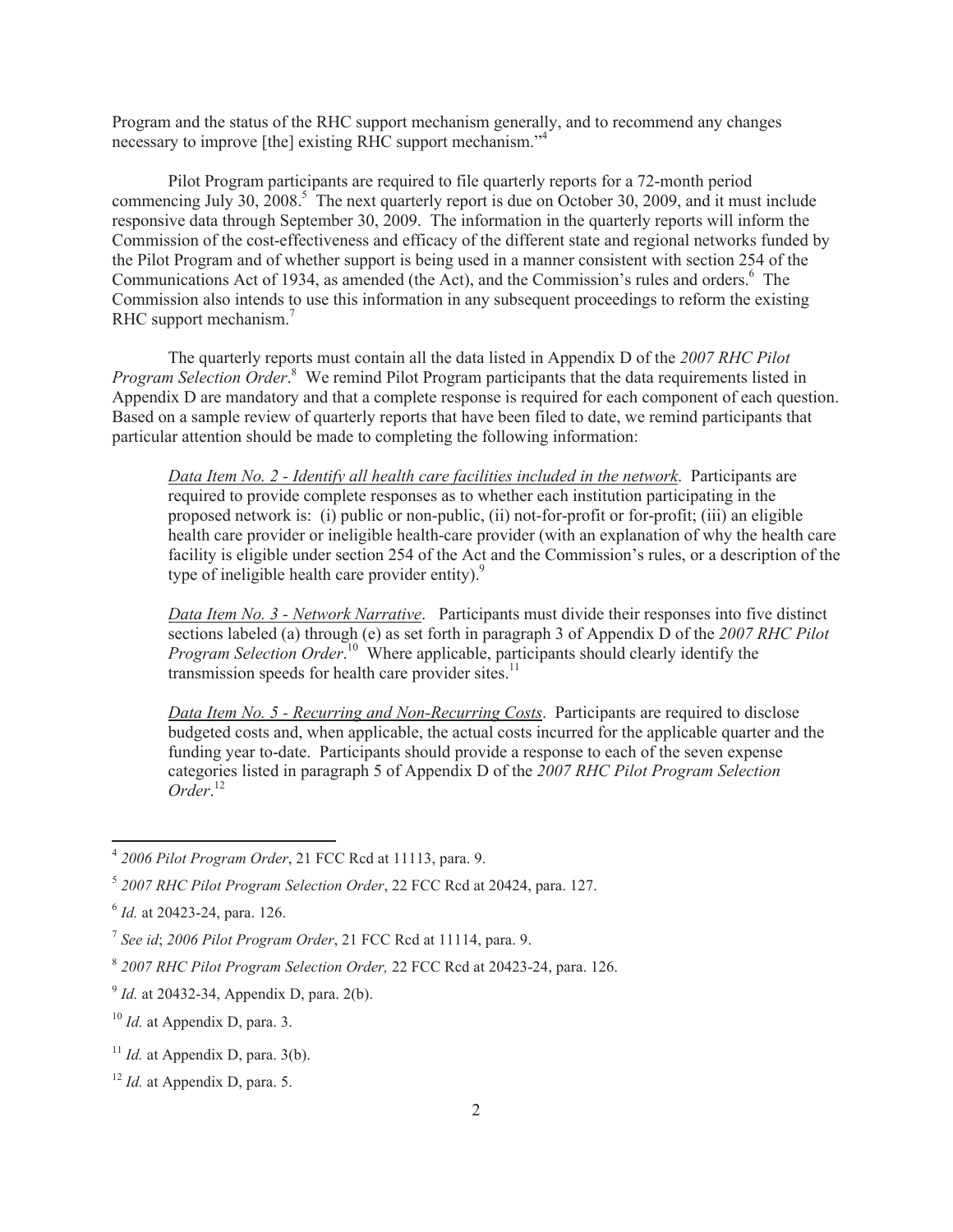*Data Item No. 6 - Apportionment of Costs*. Participants must divide their responses into four distinct sections labeled (a) through (d) as set forth in paragraph 6 of Appendix D of the *2007 RHC Pilot Program Selection Order*. <sup>13</sup> Where applicable, participants must identify the source of funds for project costs.<sup>14</sup>

*Data Item No. 7 - Technical Requirements*. Participants should identify any technical or nontechnical requirements or procedures necessary for ineligible entities to connect to the participant's network.<sup>15</sup> Unless the project will exclude all ineligible entities from its network, the project should develop criteria for ineligible entities to connect to the participants' networks.

*Data Item No. 8 - Project Management Plan*. A detailed management plan was required from each participant as part of the application process, outlining the project's leadership and management structure, as well as its work plan, schedule, and budget.<sup>16</sup> As participants make progress in completing their projects, their project management plans should be updated to reflect tasks that have been completed, as well as the status of tasks yet to be completed. Quarterly reports should identify which project deliverables, scheduled for the previous quarter, were met, and which were not met. In the event a project deliverable was not achieved, or the work and deliverables deviated from the work plan, the participant must provide an explanation.<sup>17</sup>

*Data Item No. 9 - Self-Sustainability*. Each participant is required to provide relevant details on whether its network is or will become self-sustaining.<sup>18</sup> We remind participants that the Commission's Wireline Competition Bureau has previously issued guidance regarding sustainability plans.<sup>19</sup> Generally, a sustainability plan should discuss the following points (as explained more fully in the FAQ):

- o Status of obtaining minimum fifteen percent match for the project.
- o Projected sustainability period.
- o Principal factors that were considered by the participant to demonstrate sustainability.
- o Terms of membership in the network.
- o Excess capacity.
- o Ownership structure.
- o Sources of future support.
- o Management costs.

*Data Item No. 11- HHS Health IT Initiatives*. Participants must comply, where feasible, with the United States Department of Health and Human Services (HHS) health IT initiatives.<sup>20</sup>

<sup>20</sup> *2007 RHC Pilot Program Selection Order*, 22 FCC Rcd at 20362-20363, para. 7, 20402-20403, para. 82.

<sup>13</sup> *Id.* at Appendix D, para. 6.

<sup>14</sup> *Id.*

<sup>15</sup> *Id.* at Appendix D, para. 7.

<sup>16</sup> *2006 Pilot Program Order*, 21 FCC Rcd at 11116-17, para. 17, item (9).

<sup>17</sup> *2007 RHC Pilot Program Selection Order*, 22 FCC Rcd at 20432-34, Appendix D, para. 8.

<sup>18</sup> *Id.* at Appendix D, para. 9.

<sup>19</sup> *See* Rural Health Care Pilot Program Frequently Asked Questions and Answers, available at http://www.fcc.gov/cgb/rural/rhcp.html#faq24, at FAQ No. 24 (last visited Sept. 28, 2009).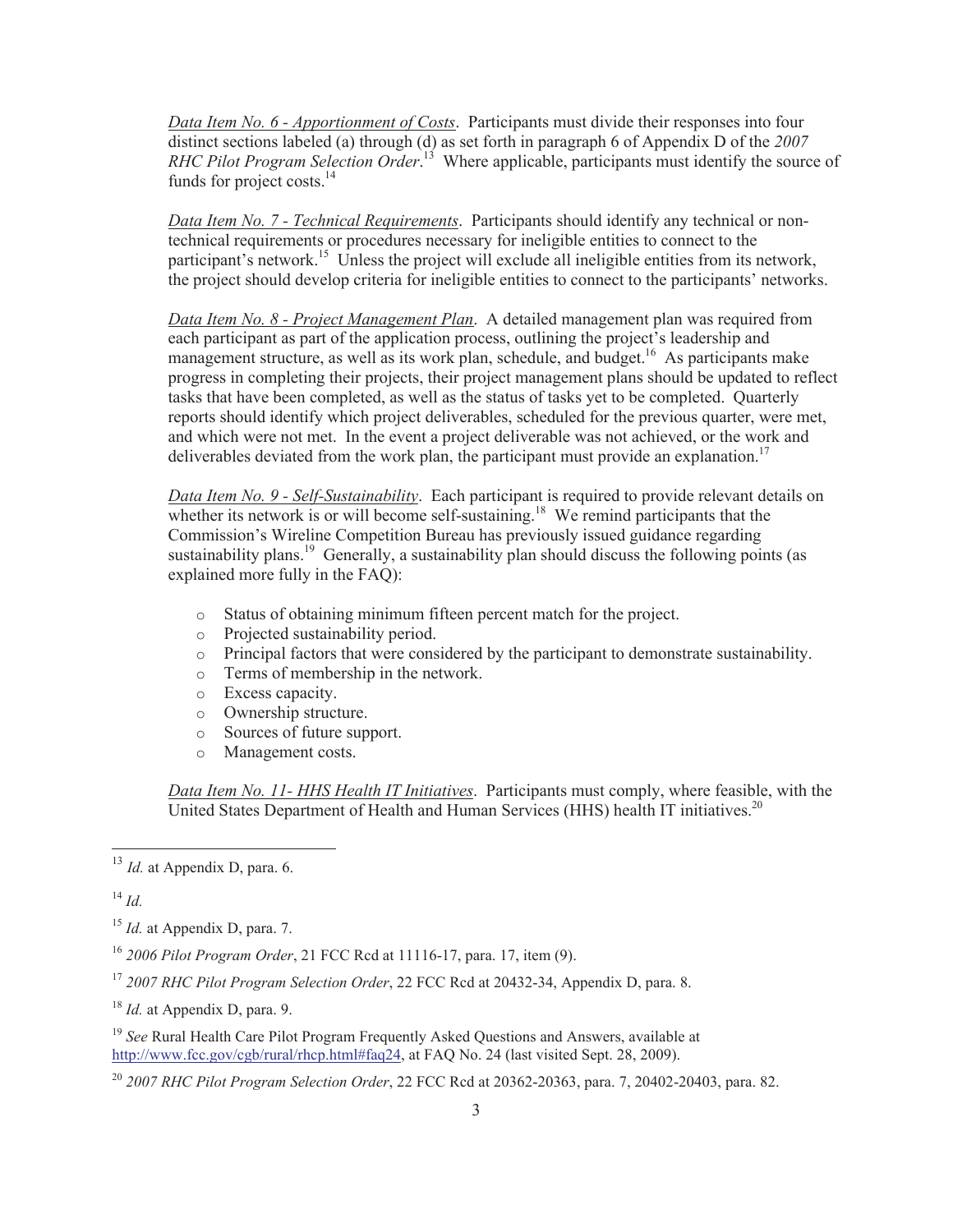Participants must consider and identify how they have complied with these health IT initiatives during the development and implementation phases of their projects.<sup>21</sup>

*Data Item No. 12- HHS Coordination*. Participants must coordinate the use of their health care networks with HHS and, in particular, with the Centers for Disease Control and Prevention (CDC) in instances of national, regional, or local public health emergencies (e.g., pandemics, bioterrorism). In such instances, where feasible, selected participants shall provide access to their supported networks to HHS, including CDC, and other public health officials.<sup>22</sup> Participants should identify what steps they have taken or intend to take to coordinate the use of their health care networks with HHS, including the CDC, and other public health officials.<sup>23</sup>

This information, in addition to the other information required of Pilot Program participants in the *2007 RHC Pilot Program Selection Order*, must be reported by all Pilot Program participants in their quarterly reports. This is not a complete summary of all the information that is required to be reported pursuant to Appendix D of the *2007 RHC Pilot Program Selection Order.* Participants should refer to the *2007 RHC Pilot Program Selection Order* for a complete list of all reporting requirements. Collection of this data is critical to the goal of examining the progress of the Pilot Program, and preventing waste, fraud, and abuse by ensuring that funding is being used for its intended purpose.<sup>24</sup> As the Commission stated in the *2007 RHC Pilot Program Selection Order,* participants that do not provide all of the required data may be eliminated from participating in the Pilot Program, may lose or receive reduced support, or may be required to return prior distributions.<sup>25</sup>

## **Instructions for Filing Quarterly Reports with the Commission**

In their quarterly reports, participants should reference the docket number for the Pilot Program (WC Docket No. 02-60), and may file their reports using: (1) the Commission's Electronic Comment Filing System (ECFS); or (2) by filing paper copies.

- **Electronic Filers:** Quarterly reports may be filed electronically using the Internet by accessing the ECFS at http://www.fcc.gov/cgb/ecfs/. Filers should follow the same instructions provided on the website for submitting comments. In completing the transmittal screen, ECFS filers should include their full name, U.S. Postal Service mailing address, and the applicable docket number (WC Docket No. 02-60). Filers may also submit an electronic copy by Internet e-mail. To get filing instructions, filers should send an e-mail to ecfs@fcc.gov and should include the following words in the body of the message, "get form." A sample form and directions will be sent in response.
- **Paper Filers:** Parties who choose to file by paper must file an original and four copies of each application. Quarterly reports can be sent by hand or messenger delivery, by commercial overnight courier, or by first-class or overnight U.S. Postal Service mail (although we continue to experience delays in receiving U.S. Postal Service mail). All filings must be addressed to the Commission's Secretary, Office of the Secretary, Federal Communications Commission.

<sup>21</sup> *Id.* at 20432-34, Appendix D, para. 11.

<sup>22</sup> *Id.* at 20362-20363, para. 7, 20402-20403, para. 82.

<sup>23</sup> *Id.* at 20432-34, Appendix D, para. 12.

<sup>24</sup> *Id.* at 20423-24, para. 126.

<sup>25</sup> *Id.* at 20424, para. 128.